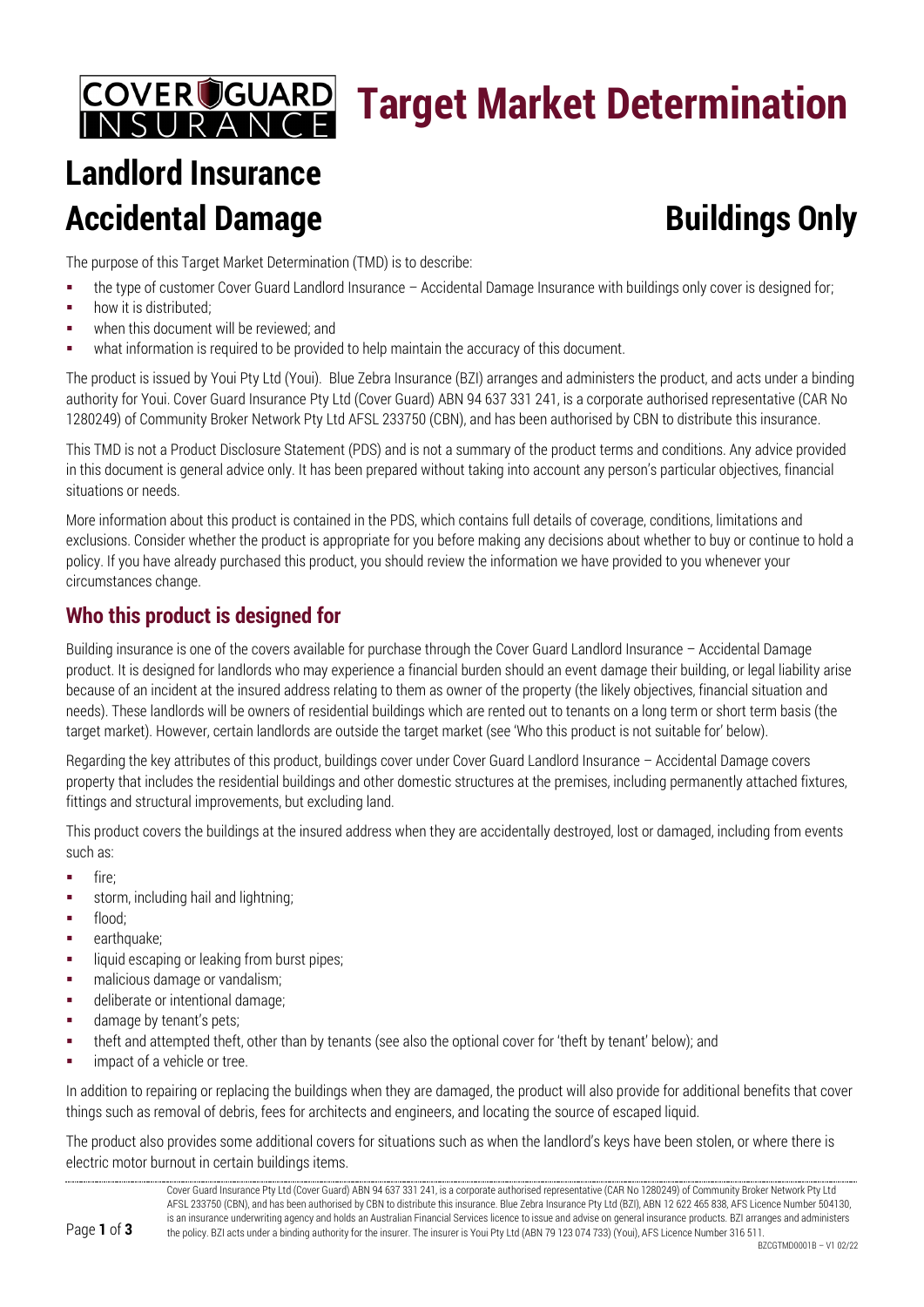

#### **Target Market Determination Landlord Insurance – Accidental Damage, Buildings Only**

Another key attribute of Cover Guard Landlord Insurance – Accidental Damage is cover for legal liability. This provides protection to the landlord if they become liable to pay for the death of or injury to unrelated people, or damage to their property, for incidents in relation to them owning the property at the insured address.

There are also some optional covers for purchase to meet more specific objectives, financial situation and needs of landlords. Where included on the policy, these covers are further key attributes of Cover Guard Landlord Insurance – Accidental Damage:

- (a) **Theft by tenant** designed for landlords who may experience a financial burden from the theft of buildings items by their tenant or a visitor of their tenant. Further, when there is a claim paid for theft by tenant this cover may provide an additional benefit for limited legal expenses that the landlord incurs when seeking to recover from the tenant (or their visitor).
- (b) **Loss of rent** designed for landlords who may experience a financial burden if the property becomes uninhabitable or untenantable and as a result they do not get rental income. For example if there is damage or destruction of the building at the insured address, or the tenants are unable to access the property due to damage or destruction at a nearby property.
- (c) **Rent default** designed for landlords who may experience a financial burden if their tenant stops paying the rent that is owed under a long term rental agreement, including if they vacate the property without giving the required notice and leaving unpaid rent, or stop paying rent and refuse to vacate the property.

All the above key attributes make Cover Guard Landlord Insurance – Accidental Damage cover likely to be consistent with the likely objectives, financial situation and needs of the target market because it provides cover, or the option to add cover, for events that may result in significant damage to the landlord's buildings, or loss of rental income from the property. The product provides coverage for the typical types of domestic structures that landlords expect to be considered part of the insured property. The product also provides coverage for legal liability arising because of incidents at the insured address that the landlord may be liable for given their ownership of the property.

#### **Who this product is not suitable for**

This product is not suitable for landlords whose buildings are:

- poorly maintained and not in an occupiable, liveable condition;
- $\blacksquare$  part of a strata title;
- used as a hotel, motel or bed and breakfast accommodation;
- **used as a boarding house or hostel.**

#### **Distribution conditions**

The Cover Guard Landlord Insurance – Accidental Damage product can only be purchased through Cover Guard, a corporate authorised representative of Community Broker Network Pty Ltd (CBN). BZI has contractual arrangements with CBN who are appropriately licensed to sell their products, and as part of their licensing CBN ensures that Cover Guard have adequate training to provide this product to their customers.

BZI has a range of supervision and monitoring procedures, and provides training and support regarding the process to follow for getting quotes for this product and administering the policies once purchased.

When completing a quote, the BZI processes include a number of questions that enable the collection of information that help to determine if the applicant is within the target market for this product, if we will insure them and their buildings, and for what premium and excess. The customer should always answer these questions accurately and check with their intermediary if they are not sure what a question means.

These conditions make it likely that Cover Guard Landlord Insurance – Accidental Damage will only be distributed to consumers within the target market for this product because Cover Guard have knowledge of the policy terms and conditions, and processes are designed to identify instances where a policy is not suitable for the applicant.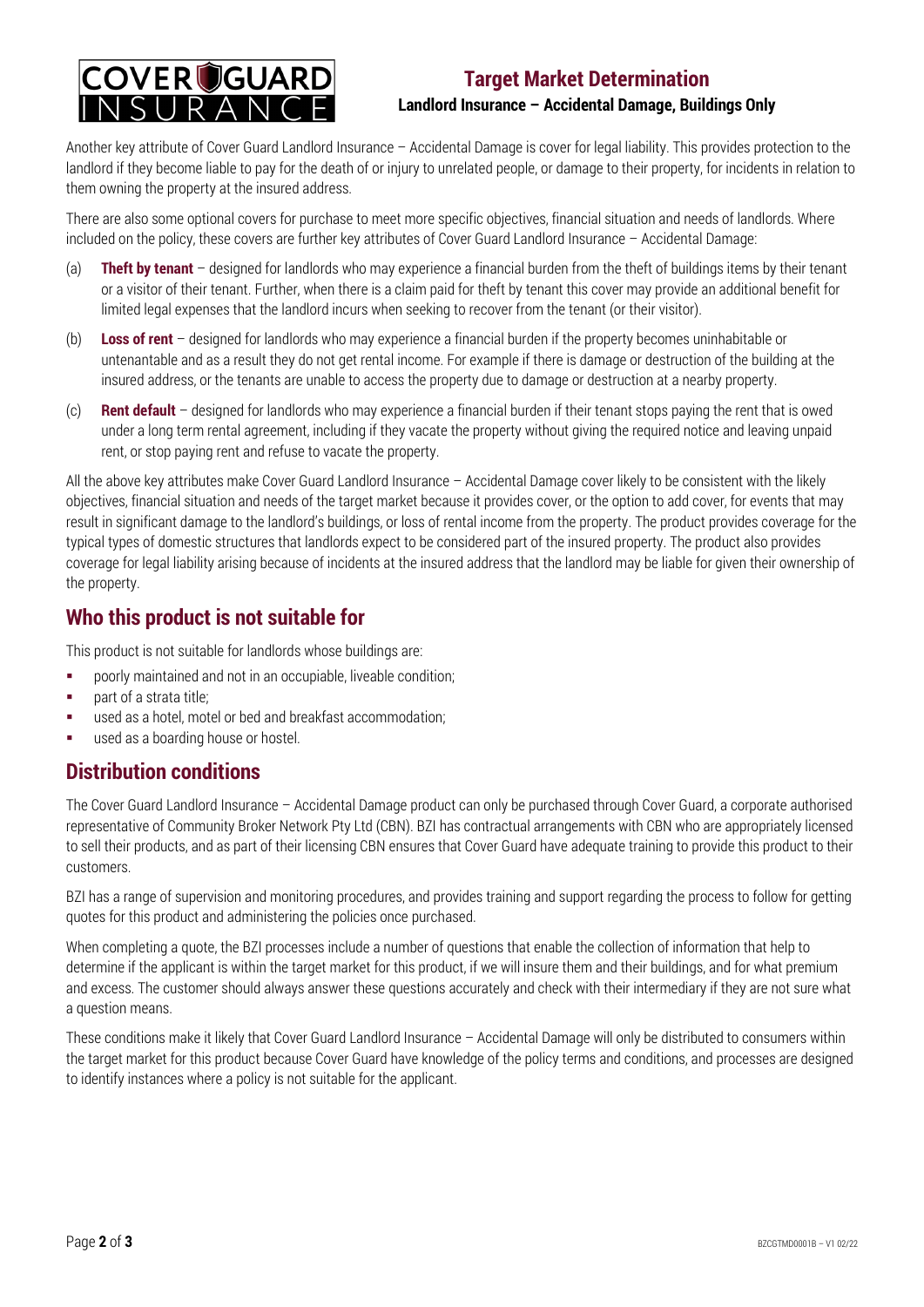

#### **Reporting**

BZI (as Youi's agent) collects information and prepares reports regarding sales activity, performance, claims data and complaints on a quarterly basis (at least) and provides this to Youi.

Cover Guard, who have been authorised by BZI to sell and administer this product, must report the following information to BZI, who will incorporate it within their reporting requirements to Youi:

| <b>Reportable information</b>                                                                                                                                                                    | <b>Reported by</b>        | <b>Frequency</b>                                                                                 |
|--------------------------------------------------------------------------------------------------------------------------------------------------------------------------------------------------|---------------------------|--------------------------------------------------------------------------------------------------|
| Complaints data including the number and nature of any<br>complaints (where these have not already been raised<br>with BZI)                                                                      | BZI<br>Cover Guard        | Quarterly (within 10 business days of the end<br>of quarter)                                     |
| Any occasions where this product has been sold contrary to<br>the TMD                                                                                                                            | <b>BZI</b><br>Cover Guard | As soon as practicable after becoming aware of<br>the matter, and no later than 10 business days |
| Any feedback, regulatory orders or directions regarding the<br>product or its distribution that are received from<br>a regulator,<br>The General Insurance Code Governance Committee, or<br>AFCA | BZI<br>Cover Guard        | As soon as practicable after becoming aware of<br>the matter, and no later than 10 business days |

#### **Reviewing this document**

Youi will review this TMD if:

- **there are amendments to our PDS that change the cover provided;**
- material changes are made to our underwriting guidelines;
- **we introduce other ways in which this product can be sold;**
- we receive a significant number of complaints regarding the design or distribution of this product;
- the business performance and value provided by this product indicate the TMD is no longer appropriate, having regard to appropriate data such as claims ratios and policy sales and cancellation rates; or
- we identify that there has been a significant dealing in the product that is not consistent with the TMD.

Our review will occur within 10 business days of any of the above events occurring.

In any event, a review of this TMD will be completed no later than two years from the publication date of this TMD and subsequently at two-yearly intervals.

#### **Questions?**

If you have any questions about our products or this TMD, please contact Cover Guard:

Phone: 1300 038 210 Email: info@coverguardinsurance.com.au

| Preparation date: 31/01/2022 |                                   |
|------------------------------|-----------------------------------|
| Effective date:              | 8/02/2022                         |
| Issuer:                      | Youi Pty Ltd (ABN 79 123 074 733) |
| AFSL:                        | 316 511                           |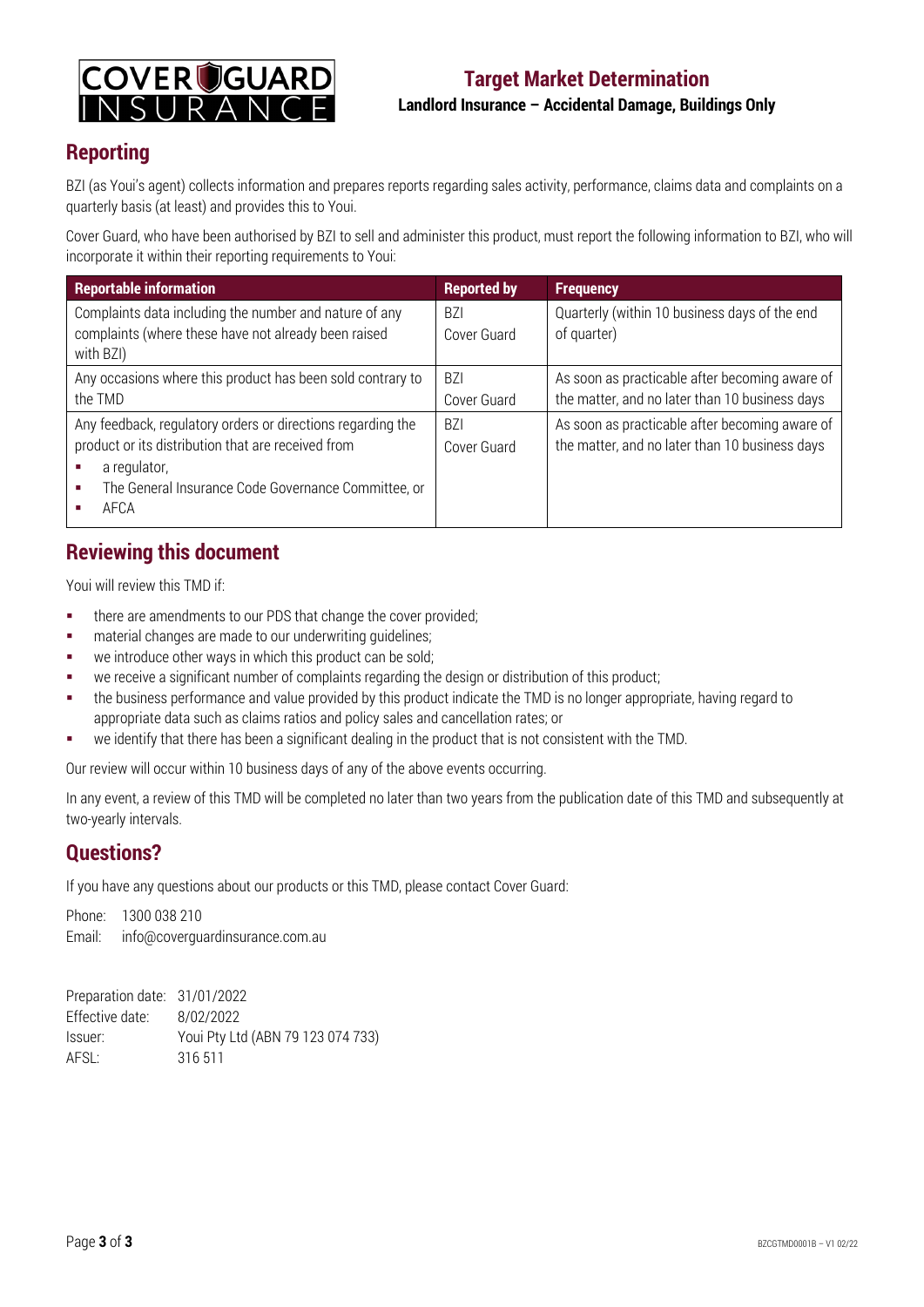## COVEROGUARD **Target Market Determination**

# **Landlord Insurance Accidental Damage Contents Only**

The purpose of this Target Market Determination (TMD) is to describe:

- the type of customer Cover Guard Landlord Insurance Accidental Damage Insurance with contents only cover is designed for;
- **how it is distributed:**
- **•** when this document will be reviewed; and
- what information is required to be provided to help maintain the accuracy of this document.

The product is issued by Youi Pty Ltd (Youi). Blue Zebra Insurance (BZI) arranges and administers the product, and acts under a binding authority for Youi. Cover Guard Insurance Pty Ltd (Cover Guard) ABN 94 637 331 241, is a corporate authorised representative (CAR No 1280249) of Community Broker Network Pty Ltd AFSL 233750 (CBN), and has been authorised by CBN to distribute this insurance.

This TMD is not a Product Disclosure Statement (PDS) and is not a summary of the product terms and conditions. Any advice provided in this document is general advice only. It has been prepared without taking into account any person's particular objectives, financial situations or needs.

More information about this product is contained in the PDS, which contains full details of coverage, conditions, limitations and exclusions. Consider whether the product is appropriate for you before making any decisions about whether to buy or continue to hold a policy. If you have already purchased this product, you should review the information we have provided to you whenever your circumstances change.

#### **Who this product is designed for**

Contents insurance is one of the covers available for purchase through the Cover Guard Landlord Insurance – Accidental Damage product. The product is designed for landlords who may experience a financial burden should an event damage their contents, or legal liability arise because of an incident at the insured address relating to them as owner of the property or their contents (the likely objectives, financial situation and needs). These landlords will be owners of residential properties which are rented out to tenants on a long term or short term basis (the target market). However, certain landlords are outside the target market (see 'Who this product is not suitable for' below).

Regarding the key attributes of this product, contents cover under Cover Guard Landlord Insurance – Accidental Damage covers household goods that the landlord is legally responsible for while they are at the property, fixed carpets, loose floor coverings, curtains, internal blinds, portable domestic appliances and electrical equipment, and furniture and furnishings that are not built in. The items covered under contents cover extends to fixtures and fittings installed in a strata title unit that the landlord owns and that are not insured by the body corporate. Landlord contents items are covered while they are inside a building that is fully enclosed at the insured address, with only limited cover while they are in the open air at the insured address.

This product covers the contents items when they are accidentally destroyed, lost or damaged, including from events such as:

- $fire$ :
- **storm**, including hail and lightning;
- **flood**:
- **earthquake**;
- **I.** liquid escaping or leaking from burst pipes;
- **nalicious damage or vandalism;**
- **deliberate or intentional damage;**
- **damage by tenant's pets; and**
- theft and attempted theft, other than by tenants (see also the optional cover for 'theft by tenant' below).

In addition to repairing or replacing the contents items when they are damaged, the product will also provide for additional benefits that cover things such as removing any damaged items and locating the source of escaped liquid.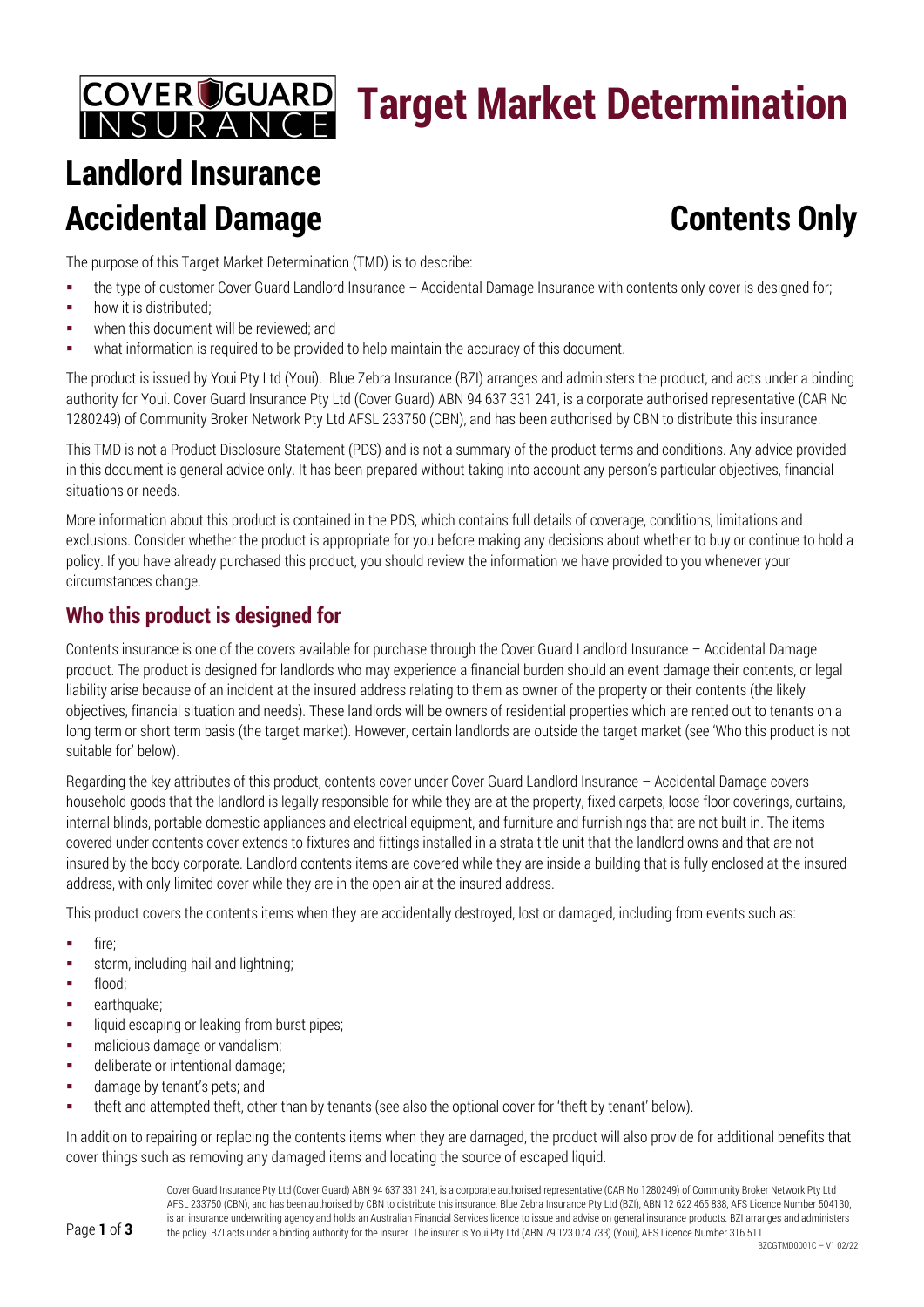

#### **Target Market Determination Landlord Insurance – Accidental Damage, Contents Only**

The product also provides some additional covers for situations such as when the landlord's keys have been stolen, for malicious damage or vandalism to a body corporate building that the landlord is liable for, or where there is electric motor burnout in certain contents items.

Another key attribute of Cover Guard Landlord Insurance – Accidental Damage is cover for legal liability. This provides protection to the landlord if they become liable to pay for the death of or injury to unrelated people, or damage to their property, for incidents in relation to them owning the property and landlord contents at the insured address.

There are also some optional covers for purchase to meet more specific objectives, financial situation and needs of landlords. Where included on the policy, these covers are further key attributes of Cover Guard Landlord Insurance – Accidental Damage:

- (a) **Theft by tenant** designed for landlords who may experience a financial burden from the theft of contents items by their tenant or a visitor of their tenant. Further, when there is a claim paid for theft by tenant this cover may provide an additional benefit for limited legal expenses that the landlord incurs when seeking to recover from the tenant (or their visitor).
- (b) **Loss of rent** designed for landlords who may experience a financial burden if the property becomes uninhabitable or untenantable and as a result they do not get rental income. For example if there is damage or destruction of the contents at the insured address, or the tenants are unable to access the property due to damage or destruction at a nearby property.
- (c) **Rent default** designed for landlords who may experience a financial burden if their tenant stops paying the rent that is owed under a long term rental agreement, including if they vacate the property without giving the required notice and leaving unpaid rent, or stop paying rent and refuse to vacate the property.
- (d) **Special contents** designed for landlords that are the owners of landlord contents items that are more valuable in nature who want to make sure they are insured for their full value if they experience a financial loss as a result of those items being damaged.

All the above key attributes make Cover Guard Landlord Insurance – Accidental Damage cover likely to be consistent with the likely objectives, financial situation and needs of the target market because it provides cover, or the option to add cover, for events that may result in significant damage to the landlord's contents, or loss of rental income from the property. The product provides coverage for the typical types of contents items that landlords expect to be considered part of the insured property. The product also provides coverage for legal liability arising because of incidents at the insured address that the landlord may be liable for given their ownership of the property.

#### **Who this product is not suitable for**

This product is not suitable for landlords whose contents are:

- part of a hotel, motel or bed and breakfast accommodation;
- **•** part of a boarding house or hostel;
- contained within a dwelling that is poorly maintained and not in an occupiable, liveable condition.

#### **Distribution conditions**

The Cover Guard Landlord Insurance – Accidental Damage product can only be purchased through Cover Guard, a corporate authorised representative of Community Broker Network Pty Ltd (CBN). BZI has contractual arrangements with CBN who are appropriately licensed to sell their products, and as part of their licensing CBN ensures that Cover Guard have adequate training to provide this product to their customers. BZI has a range of supervision and monitoring procedures, and provides training and support regarding the process to follow for getting quotes for this product and administering the policies once purchased.

When completing a quote, the BZI processes include a number of questions that enable the collection of information that help to determine if the applicant is within the target market for this product, if we will insure them and their contents, and for what premium and excess. The customer should always answer these questions accurately and check with their intermediary if they are not sure what a question means.

These conditions make it likely that Cover Guard Landlord Insurance – Accidental Damage will only be distributed to consumers within the target market for this product because Cover Guard have knowledge of the policy terms and conditions, and processes are designed to identify instances where a policy is not suitable for the applicant.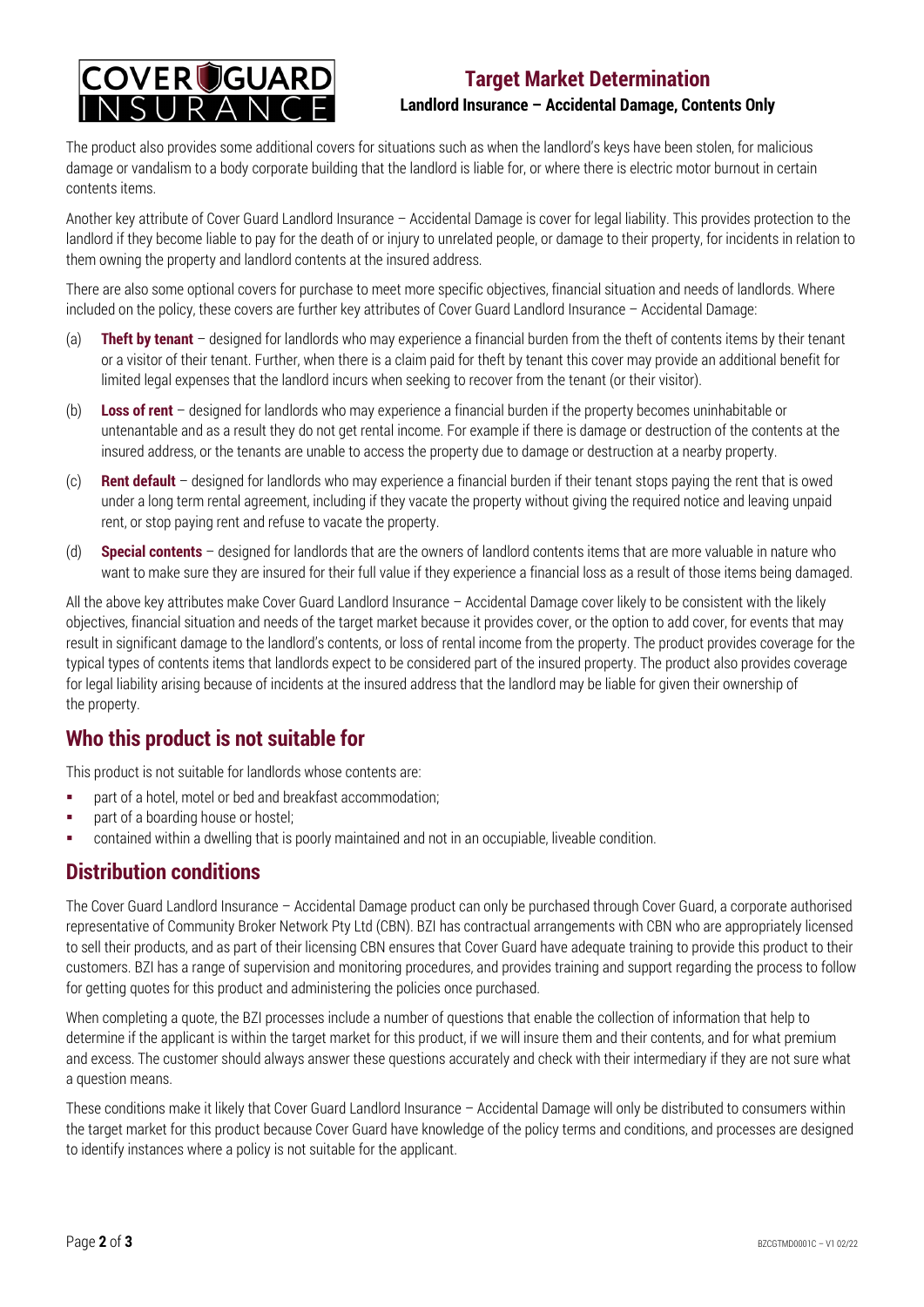

#### **Reporting**

BZI (as Youi's agent) collects information and prepares reports regarding sales activity, performance, claims data and complaints on a quarterly basis (at least) and provides this to Youi.

Cover Guard, who have been authorised by BZI to sell and administer this product, must report the following information to BZI, who will incorporate it within their reporting requirements to Youi:

| <b>Reportable information</b>                                                                                                                                                                    | <b>Reported by</b>            | <b>Frequency</b>                                                                                 |
|--------------------------------------------------------------------------------------------------------------------------------------------------------------------------------------------------|-------------------------------|--------------------------------------------------------------------------------------------------|
| Complaints data including the number and nature of any<br>complaints (where these have not already been raised<br>with BZI)                                                                      | <b>BZI</b><br>Cover Guard     | Quarterly (within 10 business days of the end<br>of quarter)                                     |
| Any occasions where this product has been sold contrary to<br>the TMD                                                                                                                            | <b>BZI</b><br>Cover Guard     | As soon as practicable after becoming aware of<br>the matter, and no later than 10 business days |
| Any feedback, regulatory orders or directions regarding the<br>product or its distribution that are received from<br>a regulator,<br>The General Insurance Code Governance Committee, or<br>AFCA | B <sub>7</sub><br>Cover Guard | As soon as practicable after becoming aware of<br>the matter, and no later than 10 business days |

#### **Reviewing this document**

Youi will review this TMD if:

- **there are amendments to our PDS that change the cover provided;**
- material changes are made to our underwriting guidelines;
- **we introduce other ways in which this product can be sold;**
- we receive a significant number of complaints regarding the design or distribution of this product;
- the business performance and value provided by this product indicate the TMD is no longer appropriate, having regard to appropriate data such as claims ratios and policy sales and cancellation rates; or
- we identify that there has been a significant dealing in the product that is not consistent with the TMD.

Our review will occur within 10 business days of any of the above events occurring.

In any event, a review of this TMD will be completed no later than two years from the publication date of this TMD and subsequently at two-yearly intervals.

#### **Questions?**

If you have any questions about our products or this TMD, please contact Cover Guard:

Phone: 1300 038 210 Email: info@coverguardinsurance.com.au

| Preparation date: 31/01/2022 |                                   |
|------------------------------|-----------------------------------|
| Effective date:              | 8/02/2022                         |
| Issuer:                      | Youi Pty Ltd (ABN 79 123 074 733) |
| AFSL:                        | 316 511                           |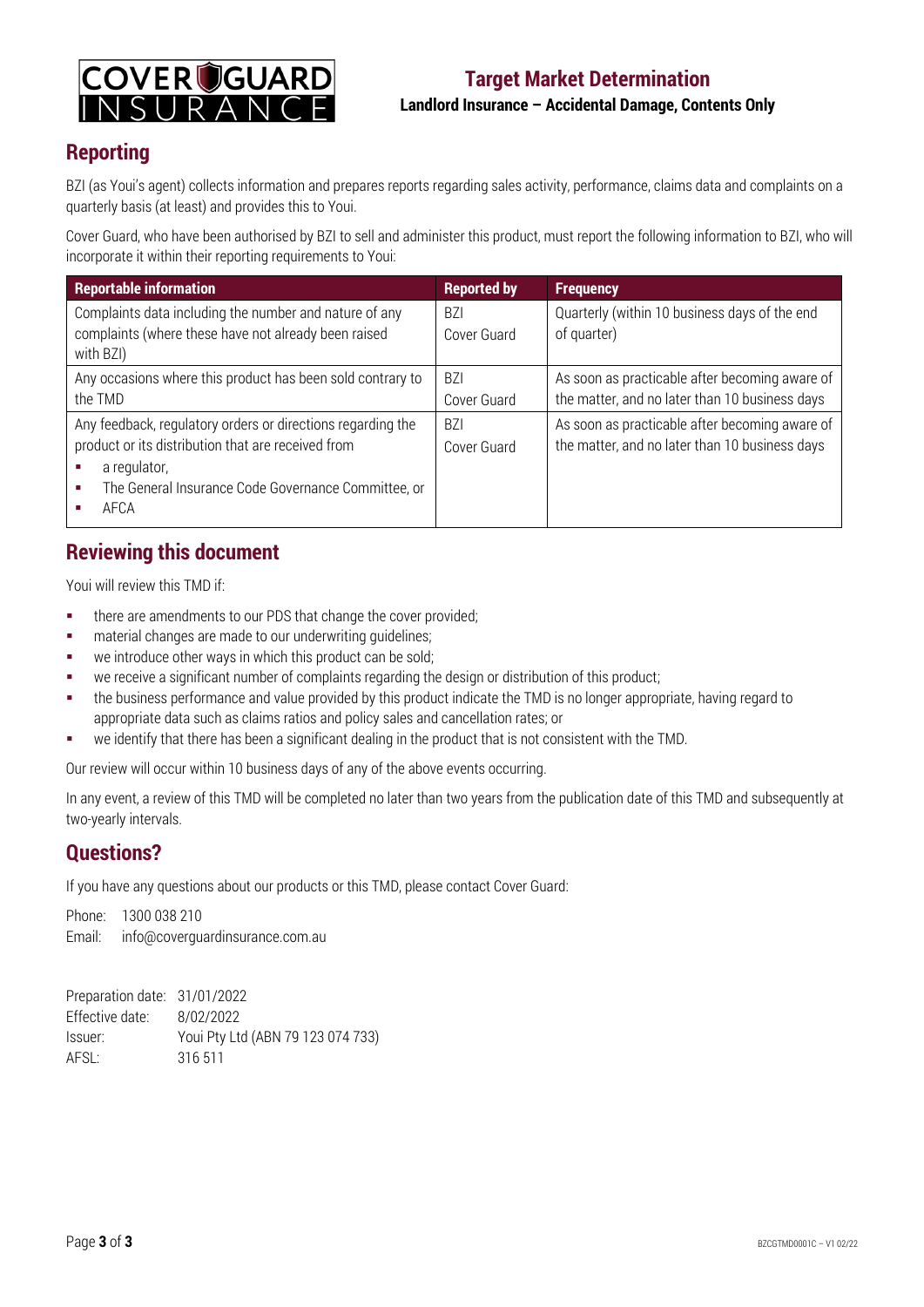## **COVER COUARD**<br>INSURANCE **Target Market Determination**

# **Landlord Insurance**

# **Accidental Damage Buildings & Contents**

The purpose of this Target Market Determination (TMD) is to describe:

- the type of customer Cover Guard Landlord Insurance Accidental Damage Insurance with buildings and contents cover is designed for;
- **•** how it is distributed;
- **•** when this document will be reviewed; and
- what information is required to be provided to help maintain the accuracy of this document.

The product is issued by Youi Pty Ltd (Youi). Blue Zebra Insurance (BZI) arranges and administers the product, and acts under a binding authority for Youi. Cover Guard Insurance Pty Ltd (Cover Guard) ABN 94 637 331 241, is a corporate authorised representative (CAR No 1280249) of Community Broker Network Pty Ltd AFSL 233750 (CBN), and has been authorised by CBN to distribute this insurance.

This TMD is not a Product Disclosure Statement (PDS) and is not a summary of the product terms and conditions. Any advice provided in this document is general advice only. It has been prepared without taking into account any person's particular objectives, financial situations or needs.

More information about this product is contained in the PDS, which contains full details of coverage, conditions, limitations and exclusions. Consider whether the product is appropriate for you before making any decisions about whether to buy or continue to hold a policy. If you have already purchased this product, you should review the information we have provided to you whenever your circumstances change.

### **Who this product is designed for**

Cover for both buildings and contents is available for purchase through the Cover Guard Landlord Insurance – Accidental Damage product. The product is designed for landlords who may experience a financial burden should an event damage the building and/or contents, or legal liability arise because of an incident at the insured address relating to them as owner of the property or their contents (the likely objectives, financial situation and needs). These landlords will be owners of residential buildings which are rented out to tenants on a long term or short term basis (the target market). However, certain landlords are outside the target market (see 'Who this product is not suitable for' below).

Regarding the key attributes of this product, buildings cover under Cover Guard Landlord Insurance – Accidental Damage covers property that includes the residential buildings and other domestic structures at the premises, including permanently attached fixtures, fittings and structural improvements, but excluding land.

Contents cover is for household goods that the landlord is legally responsible for while they are at the property, fixed carpets, loose floor coverings, curtains, internal blinds, portable domestic appliances and electrical equipment, and furniture and furnishings that are not built in. Landlord contents items are covered while they are inside a building that is fully enclosed at the insured address, with only limited cover while they are in the open air at the insured address.

This product covers the buildings and contents items at the insured address when they are accidentally destroyed, lost or damaged, including from events such as:

- **fire**;
- **storm, including hail and lightning;**
- **flood**;
- **earthquake**;
- **Iliquid escaping or leaking from burst pipes;**
- **•** malicious damage or vandalism;
- deliberate or intentional damage;
- **damage by tenant's pets;**
- theft and attempted theft, other than by tenants (see also the optional cover for 'theft by tenant' below); and
- impact of a vehicle or tree.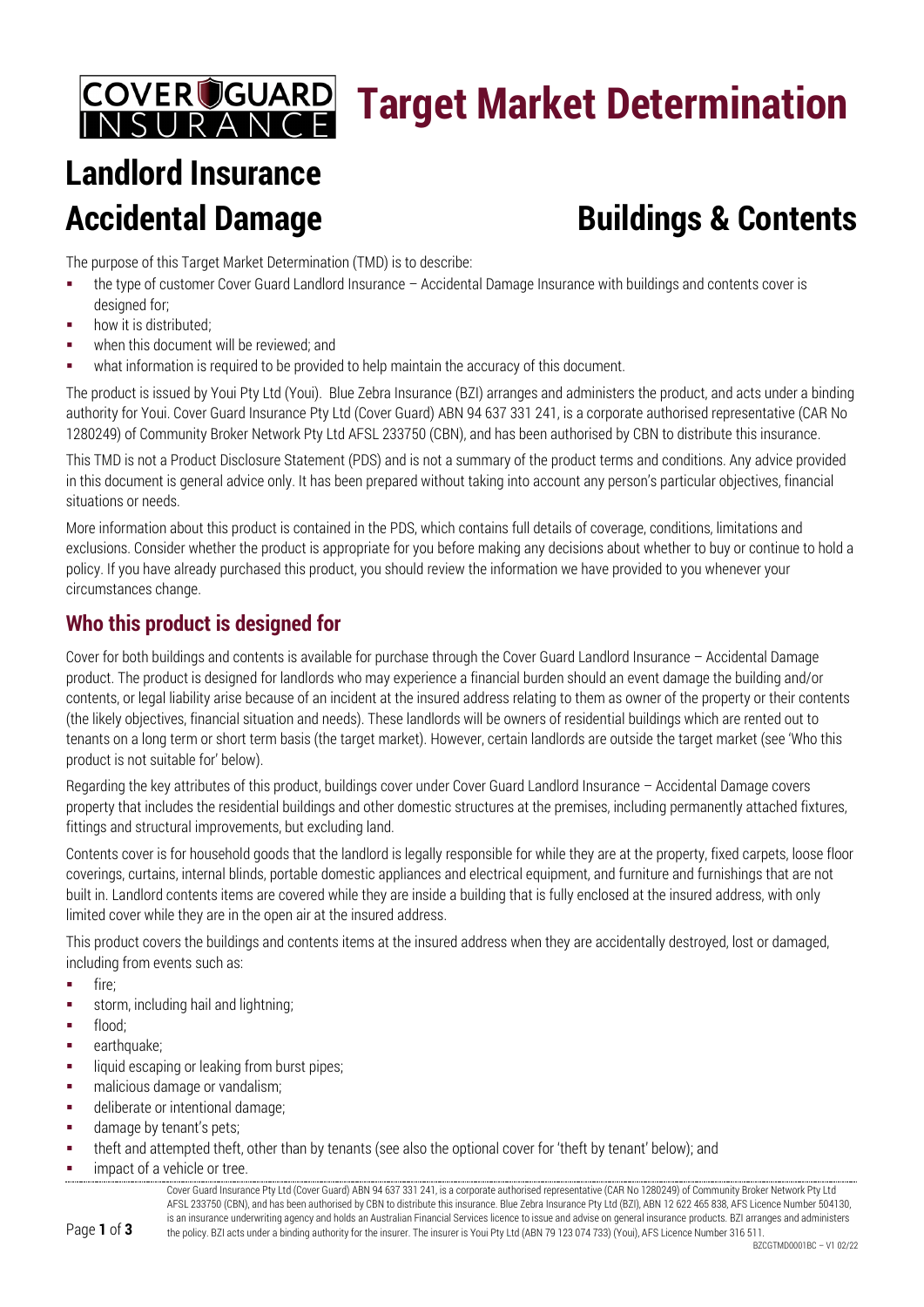

#### **Target Market Determination Landlord Insurance – Accidental Damage, Buildings & Contents**

In addition to repairing or replacing the buildings or contents items when they are damaged, the product will also provide for additional benefits that cover things such as removal of debris, fees for architects and engineers, and locating the source of escaped liquid.

The product also provides some additional covers for situations such as when the landlord's keys have been stolen or where there is electric motor burnout in certain buildings and contents items.

Another key attribute of Cover Guard Landlord Insurance – Accidental Damage is cover for legal liability. This provides protection to the landlord if they become liable to pay for the death of or injury to unrelated people, or damage to their property, for incidents in relation to them owning the property or landlord contents at the insured address.

There are also some optional covers for purchase to meet more specific objectives, financial situation and needs of landlords. Where included on the policy, these covers are further key attributes of Cover Guard Landlord Insurance – Accidental Damage:

- (a) **Theft by tenant** designed for landlords who may experience a financial burden from the theft of buildings or contents items by their tenant or a visitor of their tenant. Further, when there is a claim paid for theft by tenant this cover may provide an additional benefit for limited legal expenses that the landlord incurs when seeking to recover from the tenant (or their visitor).
- (b) **Loss of rent** designed for landlords who may experience a financial burden if the property becomes uninhabitable or untenantable and as a result they do not get rental income. For example if there is damage or destruction of the building or contents at the insured address, or the tenants are unable to access the property due to damage or destruction at a nearby property.
- (c) **Rent default** designed for landlords who may experience a financial burden if their tenant stops paying the rent that is owed under a long term rental agreement, including if they vacate the property without giving the required notice and leaving unpaid rent, or stop paying rent and refuse to vacate the property.
- (d) **Special contents** designed for landlords that are the owners of landlord contents items that are more valuable in nature who want to make sure they are insured for their full value if they experience a financial loss as a result of those items being damaged.

All the above key attributes make Cover Guard Landlord Insurance – Accidental Damage cover likely to be consistent with the likely objectives, financial situation and needs of the target market because it provides cover, or the option to add cover, for events that may result in significant damage to the landlord's buildings and/or contents, or loss of rental income from the property. The product provides coverage for the typical types of domestic structures and contents items that landlords expect to be considered part of the insured property. The product also provides coverage for legal liability arising because of incidents at the insured address that the landlord may be liable for given their ownership of the property.

## **Who this product is not suitable for**

This product is not suitable for owners of buildings and contents where:

- **the buildings are** 
	- poorly maintained and not in an occupiable, liveable condition;
	- used as a hotel, motel or bed and breakfast accommodation;
	- − used as a boarding house or hostel;
	- part of a strata title;
- or

the contents are:

- − part of a hotel, motel or bed and breakfast accommodation;
- part of a boarding house or hostel;
- − contained within a dwelling that is poorly maintained and not in an occupiable, liveable condition.

#### **Distribution conditions**

The Cover Guard Landlord Insurance – Accidental Damage product can only be purchased through Cover Guard, a corporate authorised representative of Community Broker Network Pty Ltd (CBN). BZI has contractual arrangements with CBN who are appropriately licensed to sell their products, and as part of their licensing CBN ensures that Cover Guard have adequate training to provide this product to their customers.

BZI has a range of supervision and monitoring procedures, and provides training and support regarding the process to follow for getting quotes for this product and administering the policies once purchased.